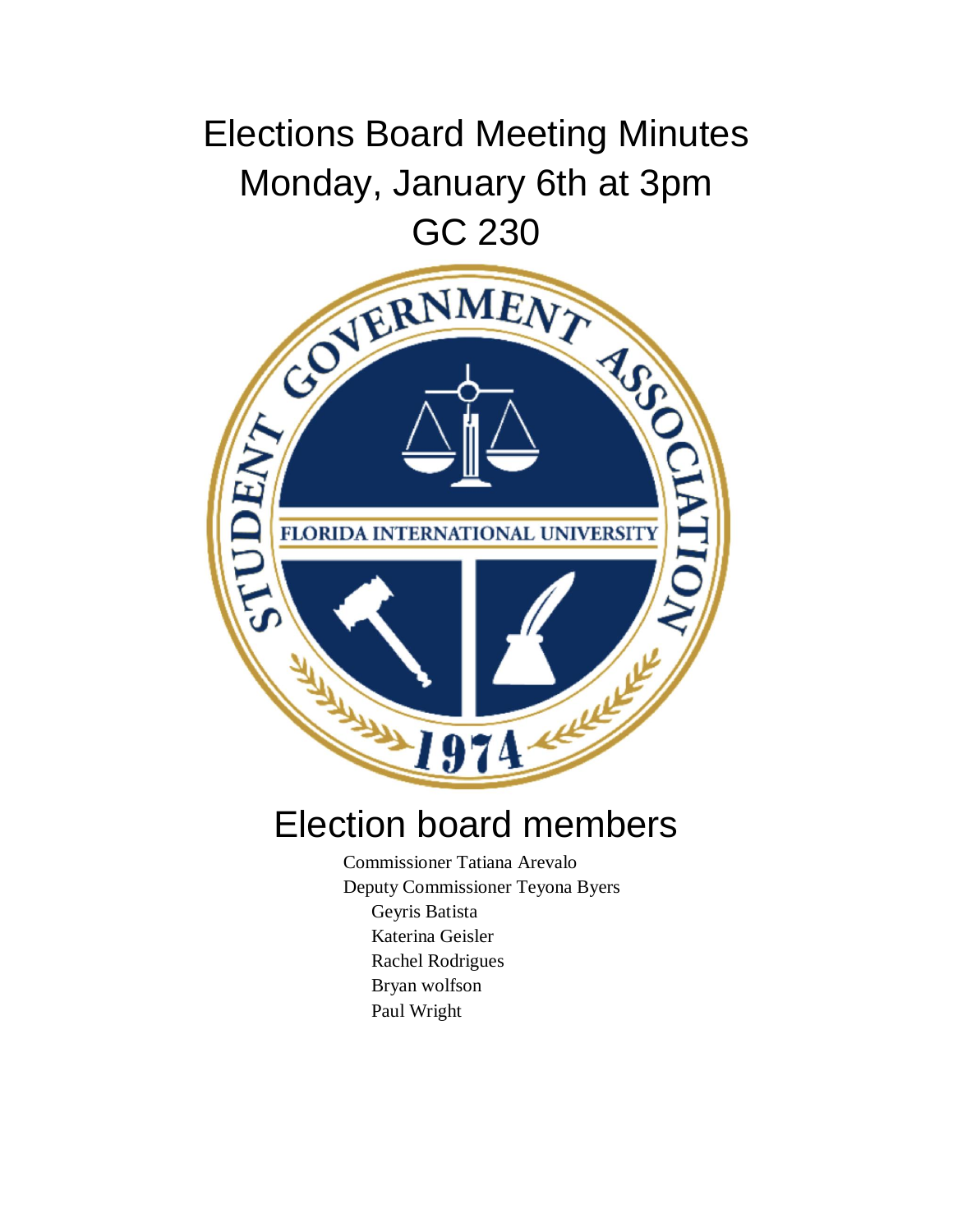Roll call Tatiana Arevalo:Present Teyona Byers:Present Geyris Batista:Present Katerina Geisler:Present Rachel Rodrigues: Absent Bryan Wolfson:Present Paul Wright:Present

Started @3:05

Went into spring elections timelines

- Political party applications opened today
- Interest meetings and information sessions
- Guaranteed days that have been booked are in yellow
- Important days to follow
- Political parties are allowed to use go fund me but they are not allowed to use SGA OR FIU in their description (applies to all donations)

New Business: The link to register for political parties is: **Go.fiu.edu/political-parties**  The application for senate positions is still not open and Individual reports assigned tasks -

Tatiana Arevalo:went over budget and what it will be going towards spoke about our current events

Teyona Byers:went over information meeting powerpoint and is going to two organization meetings to spark interest into the organizations

Geyris Batista:Went over document for candidate check in for the spring semester then went over the report of the elections code rules and regulations

Katerina Geisler:Housing spoke to her RA to get more information on housing senator and trying to get into an RA meeting

Rachel Rodrigues: **Absent**